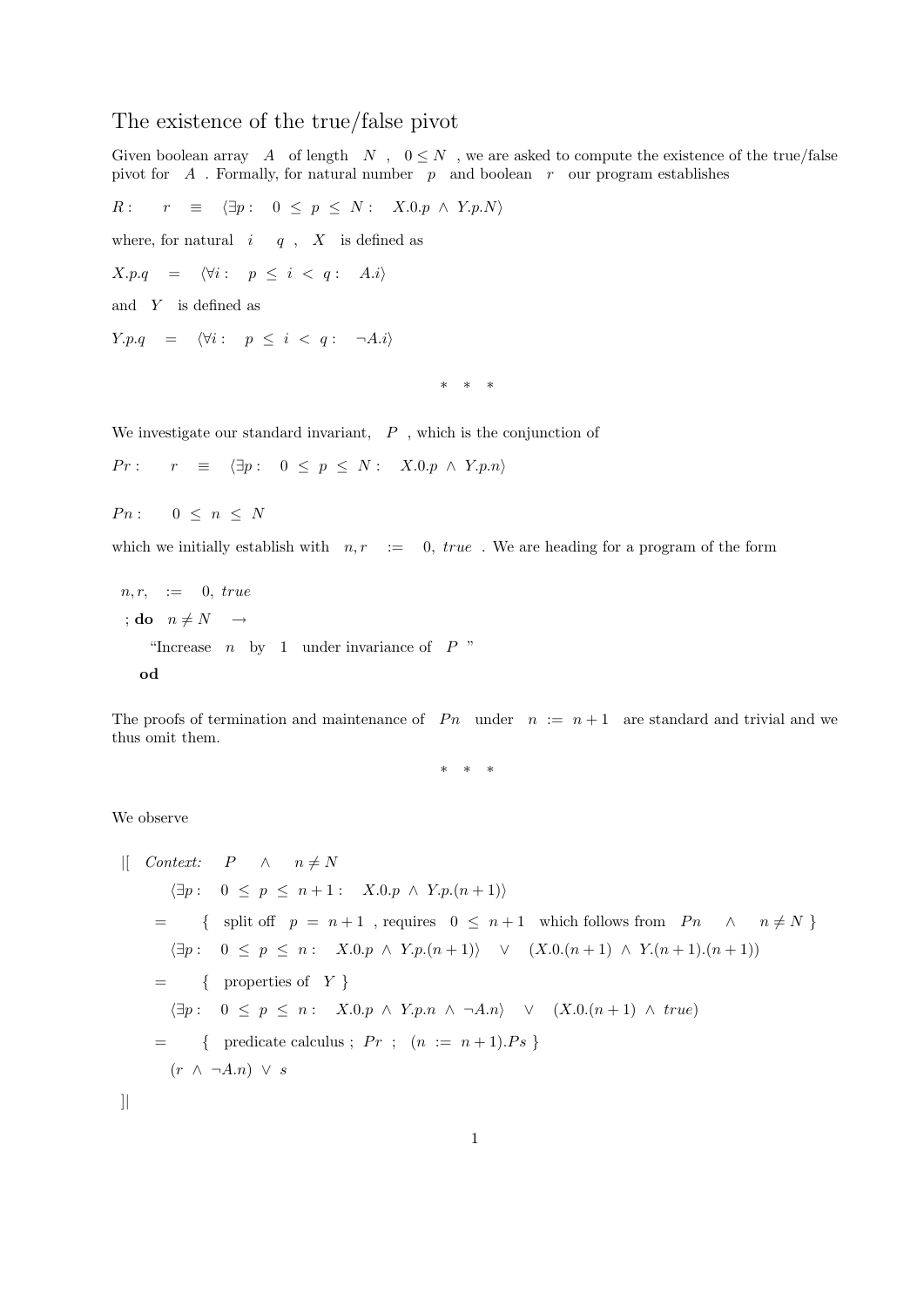where we strengthen  $P$  with

$$
Ps: \qquad s \quad = \quad X.0.n
$$

We establish  $Ps$  initially with  $n, s := 0$ , true.

At this point we have

$$
\begin{array}{rcl}\n\text{[} & \text{Context:} & P & \wedge & n \neq N \\
\text{ } & \{ \quad Pr \quad \wedge & (n := n + 1).Ps \quad \} \\
\text{ } & r & := & (r \wedge \neg A.n) \vee s \\
\text{ } & \{ \quad (n := n + 1).Pr \quad \} \\
\text{]}\n\end{array}
$$

giving us a program of the form

$$
n, r, s := 0, \quad true, \quad true
$$
\n
$$
; do \quad n \neq N \rightarrow
$$
\n" Establish  $(n := n+1).Ps"$ \n
$$
; n, r := n+1, \quad (r \land \neg A.n) \lor s
$$
\n
$$
od
$$

\* \* \*

We turn our attention to maintenance of  $\;\;Ps\;$  . We observe

```
| Context: P \wedge n \neq NX.0.(n + 1)= { properties of X }
      X.0.n \wedge A.n= \{ Ps \}s \wedge A.n
]|
```
We now have

 $|$ [ *Context:*  $P \wedge n \neq N$  $\{ \begin{array}{rcl} P s \end{array} \} \qquad s \quad := \quad s \ \wedge \ A.n \qquad \{ \quad (n \ := \ n+1).Ps \quad \}$ ]|